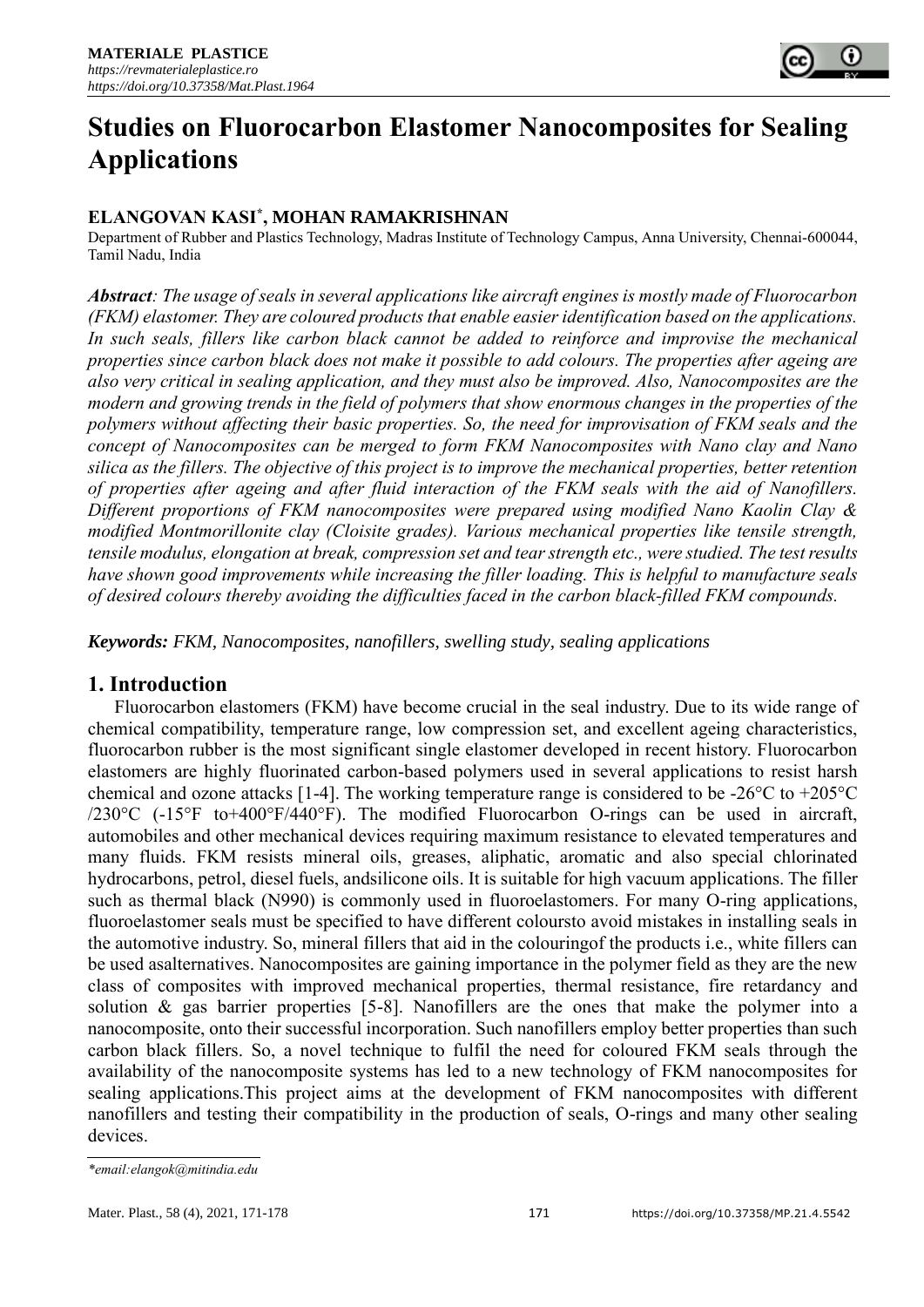

# **2. Materialsand methods**

### **2.1 Materials**

Tecnoflon FOR5312K is manufactured by Solvay Solexis with a specific gravity of 1.81, Fluorine content 67%, Mooney Viscosity (ML 1+10  $\omega$  120°C)44, and curatives premixed FKM elastomer. Nanomer Kaolin clay is produced by English Clays with a particle size of <100nm. Cloistie 20a &Cloisite 30b (Modified Montmorillonite fillers) is manufactured by Southern Clay products. Similarly, the compounding ingredients Magnesium Oxide (Mg O) is obtained from Star MAGU, Calcium Hydroxide – Rhenofit CF (GE 1890) from Rhenofit, and Struktol WS 280 from Struktol as processing aid.

#### **2.2 Preparation of Nanocomposites**

The compounding of FKM with Nanofillers including other ingredients such as calcium hydroxide (Ca (OH)2), magnesium oxide (MgO) was done on a laboratory-sized two-roll mill. Table 1 depicts the compositions of Nanofillers filled with FKM rubber nanocomposites. This compounded rubber was then subjected to rheometric study using a Rheometer to obtain the optimum cure time of the composites. The rubber samples were then cured until their optimum curing time (t90) by a hydraulic press at  $170^{\circ}$ C, and then cooled to room temperature and subjected to the post-cure at  $230^{\circ}$ C for 24h.

| <b>THEIR IS I</b> DIMIGRATION TOT THE MAND COMPOSITE |                                     |       |            |                              |       |                  |       |       |
|------------------------------------------------------|-------------------------------------|-------|------------|------------------------------|-------|------------------|-------|-------|
| S.No                                                 | Ingredients                         | Gum 1 | Gum $2(A)$ | Nano Montmorillonite<br>Clay |       | Nano Kaolin Clay |       |       |
|                                                      |                                     |       |            | NC <sub>5</sub>              | NC 10 | NK 10            | NK 15 | NK 20 |
|                                                      | <b>FKM</b>                          | 100   | 100        | 100                          | 100   | 100              | 100   | 100   |
|                                                      | MgO                                 |       |            |                              |       |                  |       |       |
|                                                      | Ca(OH) <sub>2</sub>                 |       |            |                              |       |                  |       |       |
|                                                      | Processing aid (Struktol<br>WS 280) | 0.5   | 0.5        | 0.5                          | 0.5   | 0.5              | 0.5   |       |
|                                                      | Nano Kaolin clay                    |       |            |                              |       | 10               | 15    | 20    |
|                                                      | <b>MMT Clay</b>                     |       |            |                              |       |                  |       |       |

**Table 1.** Formulation for the nanocomposites

# **2.3 Experimental part**

The cured samples of the composites were subjected to several testing to assess their performance based on their application. The tensile properties were measured with the dumbbell specimens using a Shimadzu Universal Testing Machine (ASTM D412) at a speed of 500 mm/min. Similarly, tear strength was measured according to ASTM D624. The hardness of the samples was measured using a Durometer (Shore – A-type) and the compression set was measured according to ASTM D395 (method B).

# **3. Results and discussions**

The curing or cross-linking of elastomer chains of the FKM is usually done at elevated temperatures. Here, it is done at  $170^{\circ}$ C and the cure behaviour of the composites of different formulations is studied using an Oscillating Disc Rheometer. From the table, it is evident that on the increment of the Mg O content, there is a dip in the cure rate. And at the same time, the torque levels increase as the compound becomes tough and the curing becomes slower. A similar trend is seen during the increase in the loading of filler content too. The scorch time (ts2) increases when the filler loading is increased (Figure 1), which implies that the filler loading is decelerating the curing of the elastomer. As the filler loading increases, the cure rate decreases and the cure time required becomes longer. It is evident from the data that the tc90 gradually increases as the filler level increases. While comparing the fillers, Montmorillonite clay witnessed a drastic fall in the cure rate even at the lower loading, whereas the Kaolin clay obeys better on loading into the elastomer [9]. The differential torque, i.e., the difference between the minimum and maximum torque developed during cure (Figure 2), is marginally increased with the filler loading. The differential torque is a measure of the extent of the cross-link formation and the filler–matrix interaction. The higher values for the nanocomposites indicate that the matrix is more restrained. For the FKM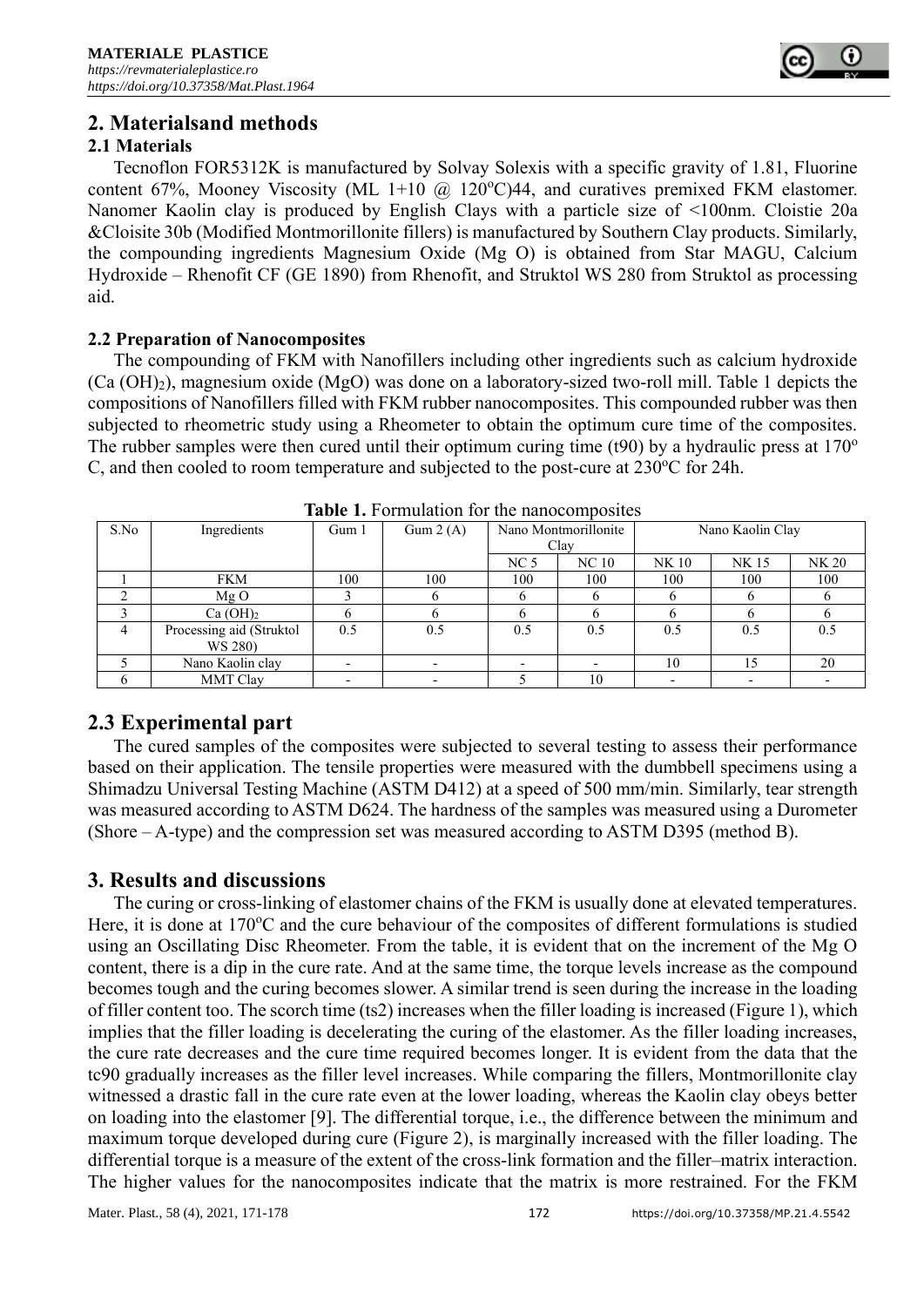

composites, in addition to thecuring at higher temperatures, it is mandatory to post-cure the composites at the service temperatures for 8-24 h so that, there is an improvement in the mechanical properties. Figure 3 shows the variation in the cure rate as the filler level increases.



**Figure 1.** Filler loading (phr)in FKM vs Scorch time (ts2)  $&$  Cure time (tc90) (min)



**Figure 2.** Filler loading (phr) in FKM vs (Max. Torque – Min. Torque)

# **33.1 Mechanical Properties**

As for as this study is concerned, the mechanical properties of the sealing applicationsare the most important considerations for the nanocomposites in the manufacturing of seals. Especially compression set and hardness are the defining properties for seals. Hardness improves as the filler content increases as seen in Figure 4. Montmorillonite sees a better increment at lower filler loading itself, whereas the Kaolin clay improves 1 point per phr loading of the filler. Seals desire a hardness of  $70-75$  Shore – A. So the filler loading was stopped when the desired properties were attained in the composites.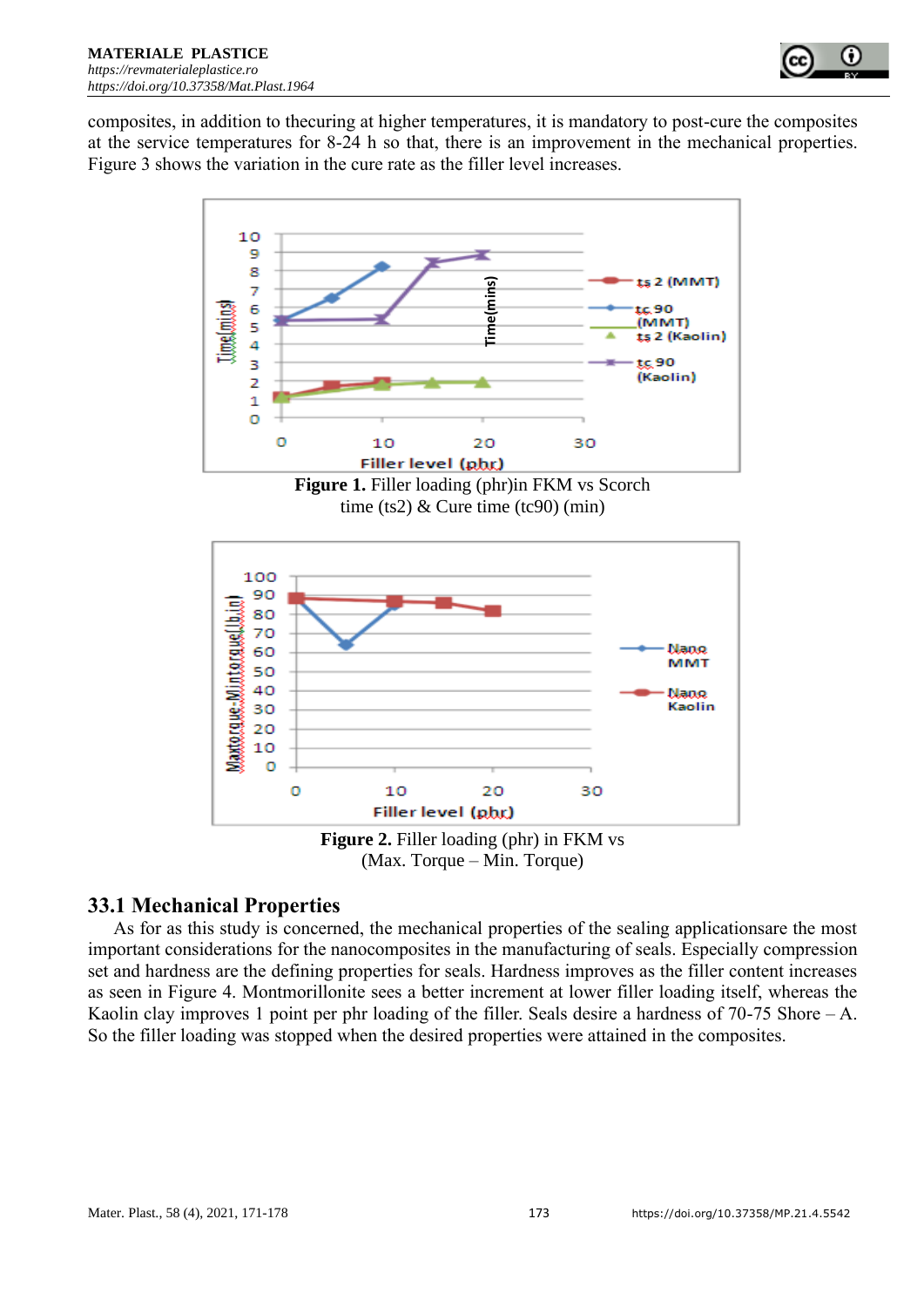



**Figure 3.** Filler loading (phr) in FKM vs Cure rate



**Figure 4.** Filler level (phr) in FKM vs Hardness

The tensile strength is also a linear property to the filler loading. Figure 5 shows the gradual increase of the tensile strength, as the filler level increases in the composite. The tensile strength almost doubles on 20 phr loading of the kaolin clay when compared with the gum compound of FKM. This is due to the influence of nanofillers which disperse completely into the matrix. Their higher specific surface area helps them achieve this property which challenges the conventional black fillers. The black fillers provide the same results only at 30-40 phr loading, but the nanofillers achieve it at half of the content. But for nanocomposites, there is a threat to the decline in the mechanical properties at a certain amount of filler loading which denotes the irregular dispersions into the elastomer matrix causing agglomerations. Fortunately, there are no such problems with the nanocomposites here, as there is a rise in the properties with the raise in the filler loading. The elongation at break is an intimate property of filler loading. There is an increment in the strain level with the increase in filler loading which is evident from Figure 6. It is observed to be high for the nanofillers than the normal black fillers. And also, the modulus at 100% & 200% elongation is remarkable as seen in Figure 7 when the filler loading is increased. The nanoclay has a result nearer to that of the FKM compounds with Black fillers.The tear strength, an integral property of the seals is an important consideration for these FKM composites. In Figure 8, the FKM composites see a vital raise in the tear strength as the filler level is increased. But once the filler loading is up to 20 phr, there is a decline in the tear strength which is abnormal. Figure 9 show the Filler level (phr) in FKM vs Compression Set % for different fillers. The reason may be the clogging of the fillers in the elastomer matrix [10].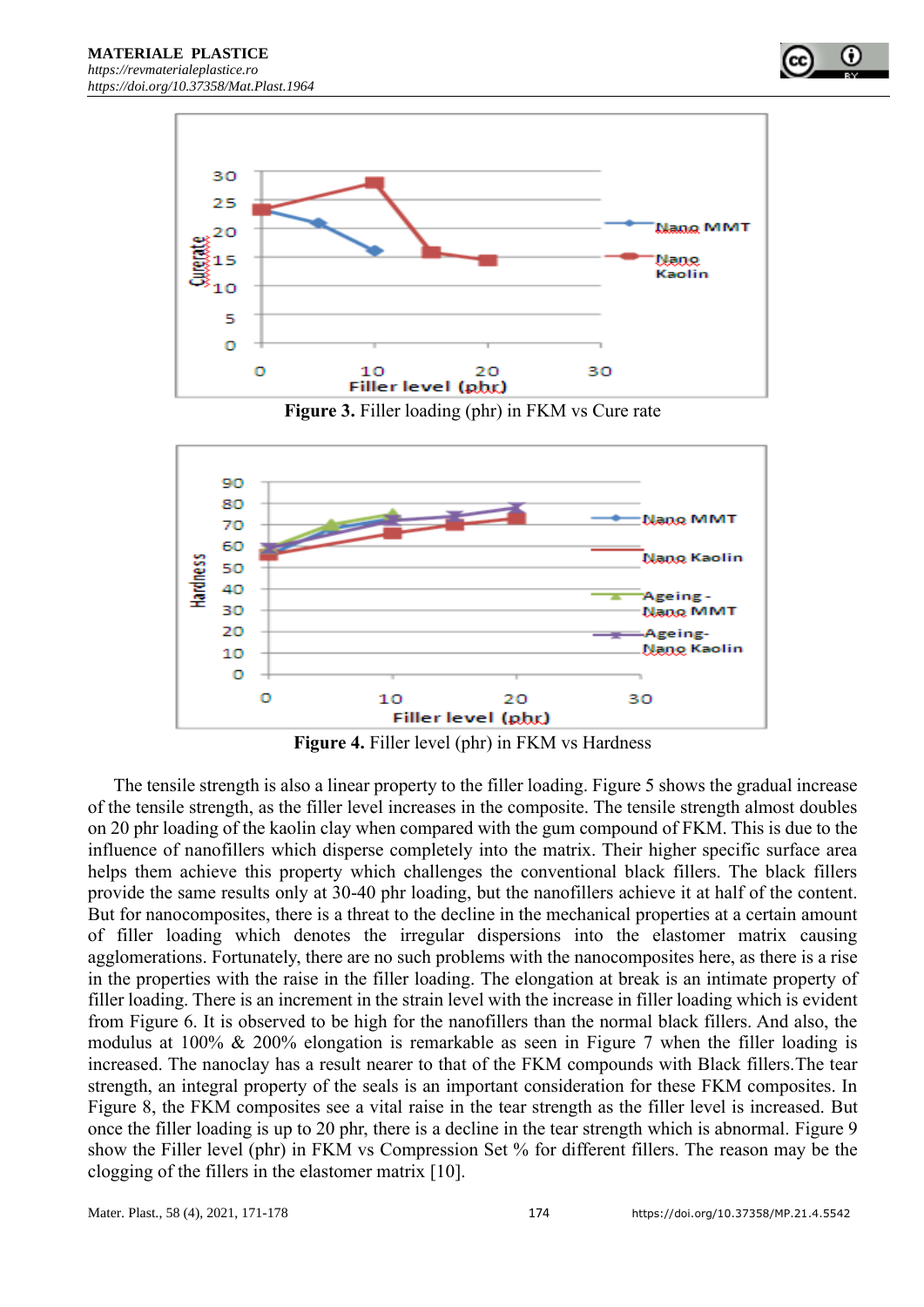





**Figure 5.** Filler level (phr) in FKM vs Tensile strength

**Figure 6.** Filler level (phr) in FKM vs Elagonation at break %







**Figure 8.** Filler level (phr) in FKM vs Tear strength (N/mm)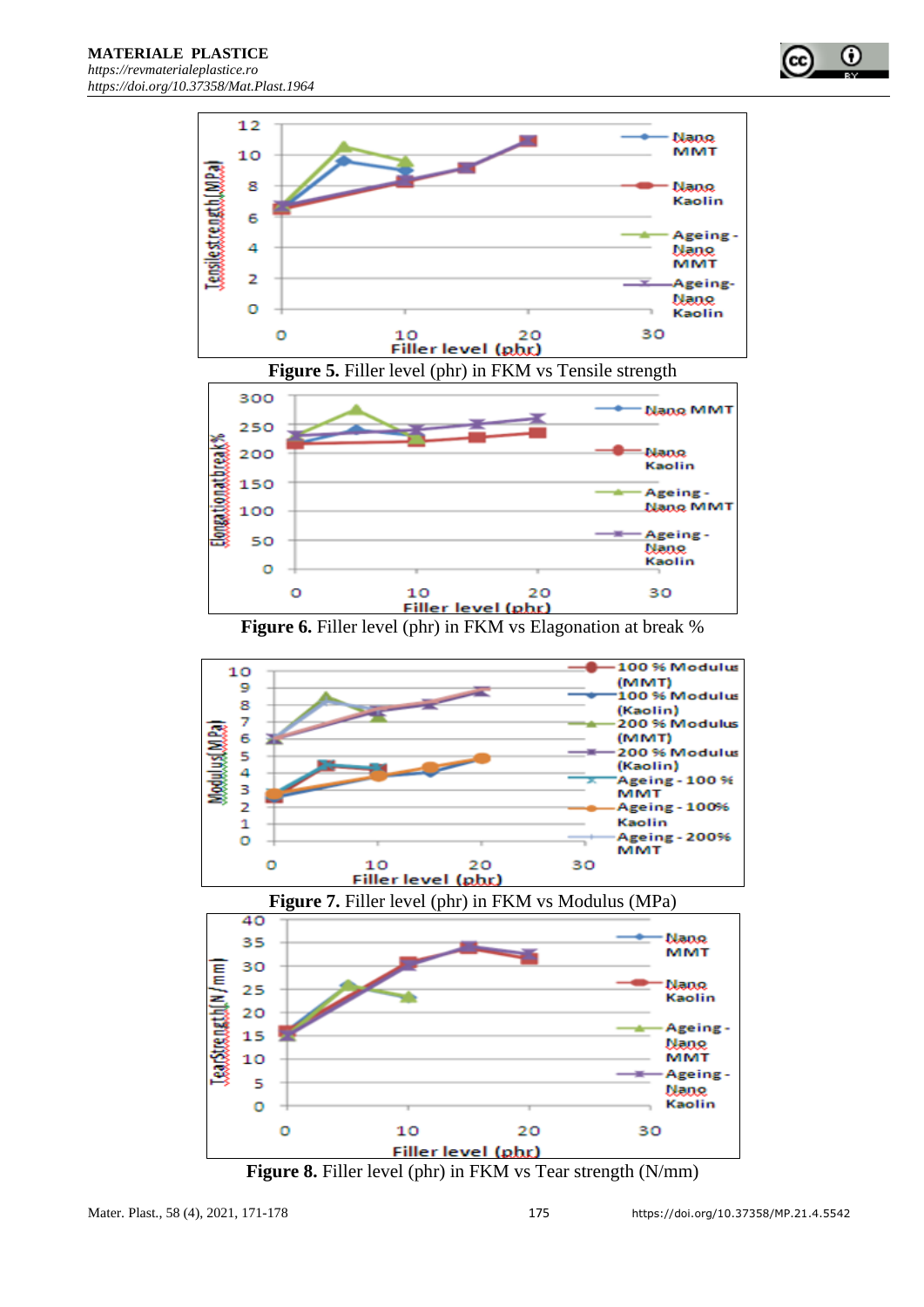



**Figure 9.** Filler level (phr) in FKM vs Compression Set %

## **3.2 Analysis and future trends**

The detailed analysis of the testing done on the FKM composites are as follows:

Nanofillers are proven to be an alternative to conventional black fillers. These nanofillers on perfect incorporation into the FKM elastomer matrix display the improvement in the mechanical properties which are equivalent to that of the carbon black filled compounds of FKM. A small number of nanofillers say (10 phr) is enough to attain the properties that were achieved by 40 phr of carbon black. Similarly, the swell study proves the ability of the composite and the product made of it to withstand the swelling due to the action of oils and fuels. The nanofillers block the impregnation of the composite to the fluidsupto a certain level and thus make it fit to retard the volume swell. A composite that has a lower swell due to the action of fluid only passes its way to become a seal in future. These nanocomposites are compliant to reduce the volume swell. Almost all the nanocomposites prepared showed a volume swell of less than 4 % as seen in Figure 10, which is found to be an excellent trend. The retention of mechanical properties was excellent and lesser than the acceptable range in terms of 4% as seen in the respective figures. The retention is found to be good for MMT 5 phr and Kaolin 20 phr compounds. So, they were characterized using SEM, whose images are shown in Figure 11 and 12. Life prediction is an important criterion for the seals. The life prediction can be done with the help of a stress relaxometry which predicts life by the evaluation between the Stress and Strain where one of the parameters is kept constant and the other is varied [11-15]. From this study, a clear assessment of the life of the product can be done.



**Figure 10**. Filler level (phr) in FKM vs Volume Swell %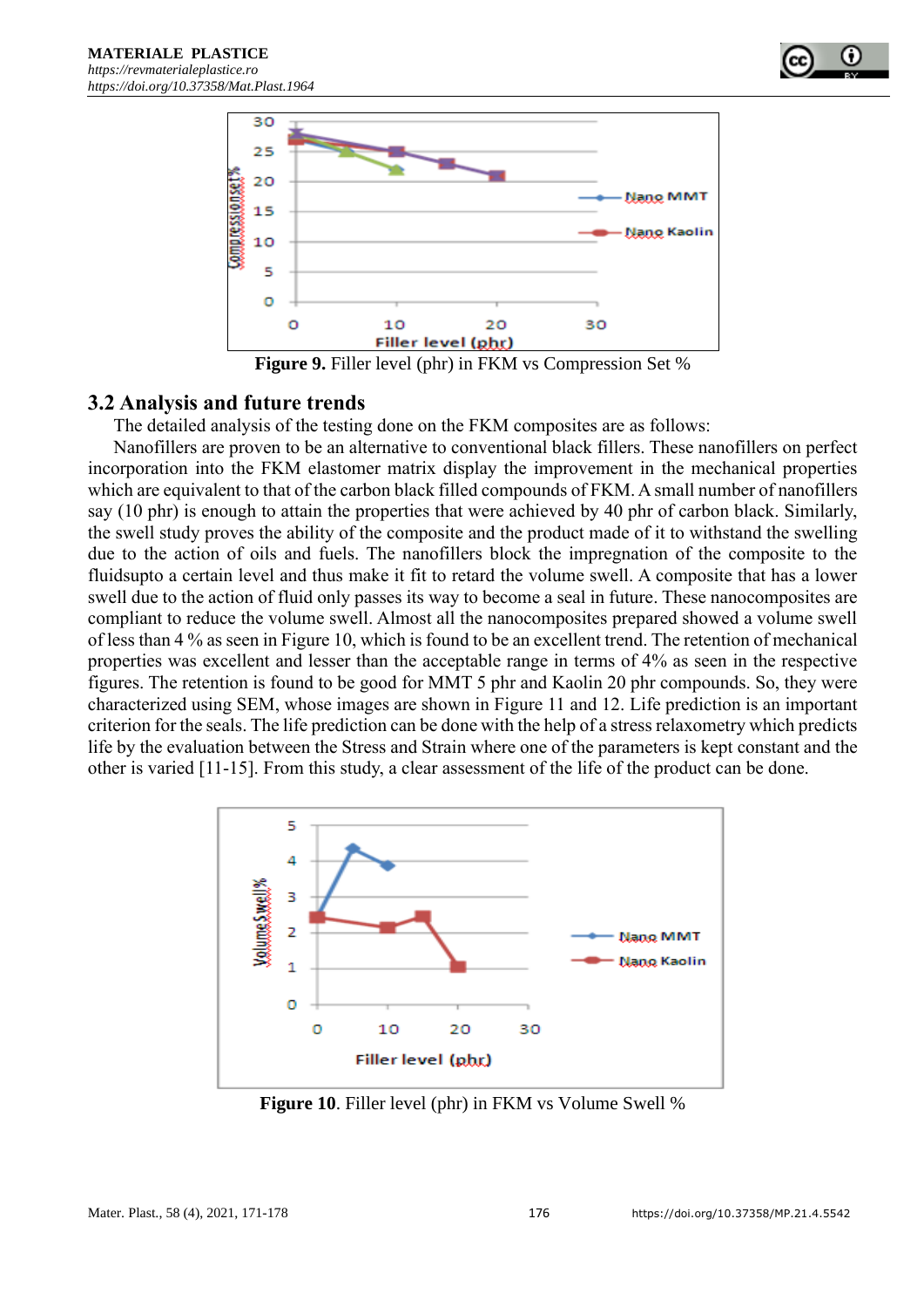



**Figure 11.** SEM images of compound B (FKM + MMT clay 5 phr)



**Figure 12.** SEM images of compound F (FKM + Kaolin clay 20 phr)

# **4. Conclusions**

FKM nanocomposites were prepared using modified Nano Kaolin Clay and modified Montmorillonite clay (Cloisite grades) with the two-roll mill. The composites were subjected to a cure study to determine the cure time and temperature. Then the specimens for the testing for properties were cut from the cured compounds. The test for mechanical properties like Tensile strength, Tear strength, Hardness, Modulus, Elongation at break, Compression set were done. The test results were proved to be successful with the attainment of improvement in properties on the increase of filler loading. The nanofillers matched the properties of the compounds mixed with carbon black. This leads to the usage of these FKM nanocomposites for the manufacture of seals, O-rings etc., which constitute the sealing systems and are helpful in manufacturing seals of desired colours thereby avoiding the difficulties faced in the carbon black-filled FKM compounds. The higher specific area and the smaller particle sizes of the fillers enable successful incorporation into the rubber. The swell studies can indicate the retention properties due to the effect of fluids. Life prediction by stress relaxation is a future trend to denote the test for seals with these FKMnanocomposites.Thus, nanocomposites become an alternate trend in the field of polymers particularly in the manufacturing of seals with varied mechanical properties.

# **References**

1. NAIR, P., JOSEPH, R., Nanokaolin clay as reinforcing filler in nitrile rubber, *Int J Sci Eng Res*, 3(3), 2012, 1-9.

2. ASHOK GANDHI, R., JAYASEELAN, V., KUMAR, K.P., RAGHUNATH, B.K., KRISHNARAJ, S., Effect of Carbon Nano Tubes (CNT) on Hardness of Polypropylene Matrix, In *Advances in Materials and Metallurgy,* Springer, 2019, 261-270.

3.ASHOK GANDHI, R., JAYASEELAN, V., RAGHUNATH, B.K., PALANIKUMAR, K., RAMACHANDRAN, S., Nano Indendation Hardness Testing Of PP-CNT Composites, *Materials Today: Proceedings*, 16, 2019, 1372-1377.